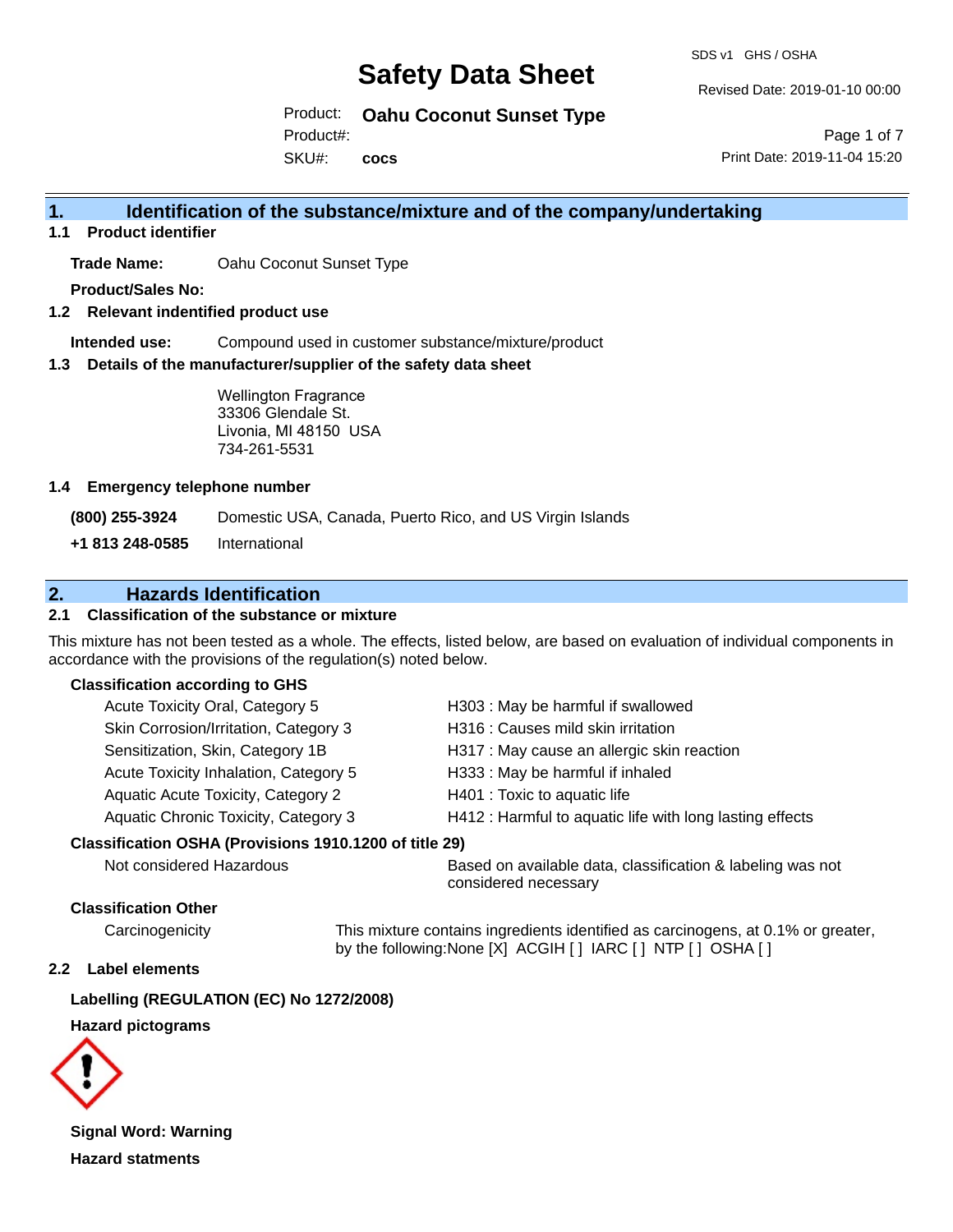#### SDS v1 GHS / OSHA

# **Safety Data Sheet**

Revised Date: 2019-01-10 00:00

Product: **Oahu Coconut Sunset Type** SKU#: Product#: **cocs**

Page 2 of 7 Print Date: 2019-11-04 15:20

| H303                            | May be harmful if swallowed                                             |
|---------------------------------|-------------------------------------------------------------------------|
| H316                            | Causes mild skin irritation                                             |
| H317                            | May cause an allergic skin reaction                                     |
| H333                            | May be harmful if inhaled                                               |
| H401                            | Toxic to aquatic life                                                   |
| H412                            | Harmful to aquatic life with long lasting effects                       |
| <b>Precautionary Statements</b> |                                                                         |
| <b>Prevention:</b>              |                                                                         |
| P <sub>272</sub>                | Contaminated work clothing should not be allowed out of the workplace   |
| P <sub>273</sub>                | Avoid release to the environment                                        |
| <b>Response:</b>                |                                                                         |
| $P302 + P352$                   | IF ON SKIN: Wash with soap and water                                    |
| $P304 + P312$                   | IF INHALED: Call a POISON CENTER or doctor/physician if you feel unwell |
| P312                            | Call a POISON CENTER or doctor/physician if you feel unwell             |
| $P333 + P313$                   | If skin irritation or a rash occurs: Get medical advice/attention       |
| P363                            | Wash contaminated clothing before reuse                                 |
| .                               |                                                                         |

#### **2.3 Other Hazards**

**no data available**

# **3. Composition/Information on Ingredients**

### **3.1 Mixtures**

This product is a complex mixture of ingredients, which contains among others the following substance(s), presenting a health or environmental hazard within the meaning of the UN Globally Harmonized System of Classification and Labeling of Chemicals (GHS):

| CAS#<br>Ingredient       | EC#                            | Conc.<br>Range | <b>GHS Classification</b>           |
|--------------------------|--------------------------------|----------------|-------------------------------------|
| 24851-98-7               | 246-495-9                      | $5 - 10%$      | H402                                |
|                          | Methyldihydrojasmonate         |                |                                     |
| 104-61-0                 | 203-219-1                      | $5 - 10%$      | H316                                |
| gamma-Nonalactone        |                                |                |                                     |
| 105-95-3                 | 203-347-8                      | $2 - 5%$       | H401                                |
| Ethylene brassylate      |                                |                |                                     |
| 80-54-6                  | $201 - 289 - 8$ 2 - 5 %        |                | H227; H302; H315; H317; H361; H401; |
|                          | Butylphenyl Methylpropional    |                | H412                                |
| 121-32-4                 | 204-464-7                      | $2 - 5%$       | H303; H320; H402                    |
|                          | 3-Ethoxy-4-hydroxybenzaldehyde |                |                                     |
| $88 - 41 - 5$            | 201-828-7                      | $2 - 5%$       | H227; H303; H316; H401; H411        |
|                          | 2-t-Butylcyclohexyl acetate    |                |                                     |
| 10339-55-6               | $233 - 732 - 6$ 2 - 5 %        |                | H227; H303; H315; H319; H402        |
| <b>Ethyl Linalool</b>    |                                |                |                                     |
| 118-58-1                 | 204-262-9                      | $1 - 2 \%$     | H303; H317; H320; H401; H412        |
| <b>Benzyl Salicylate</b> |                                |                |                                     |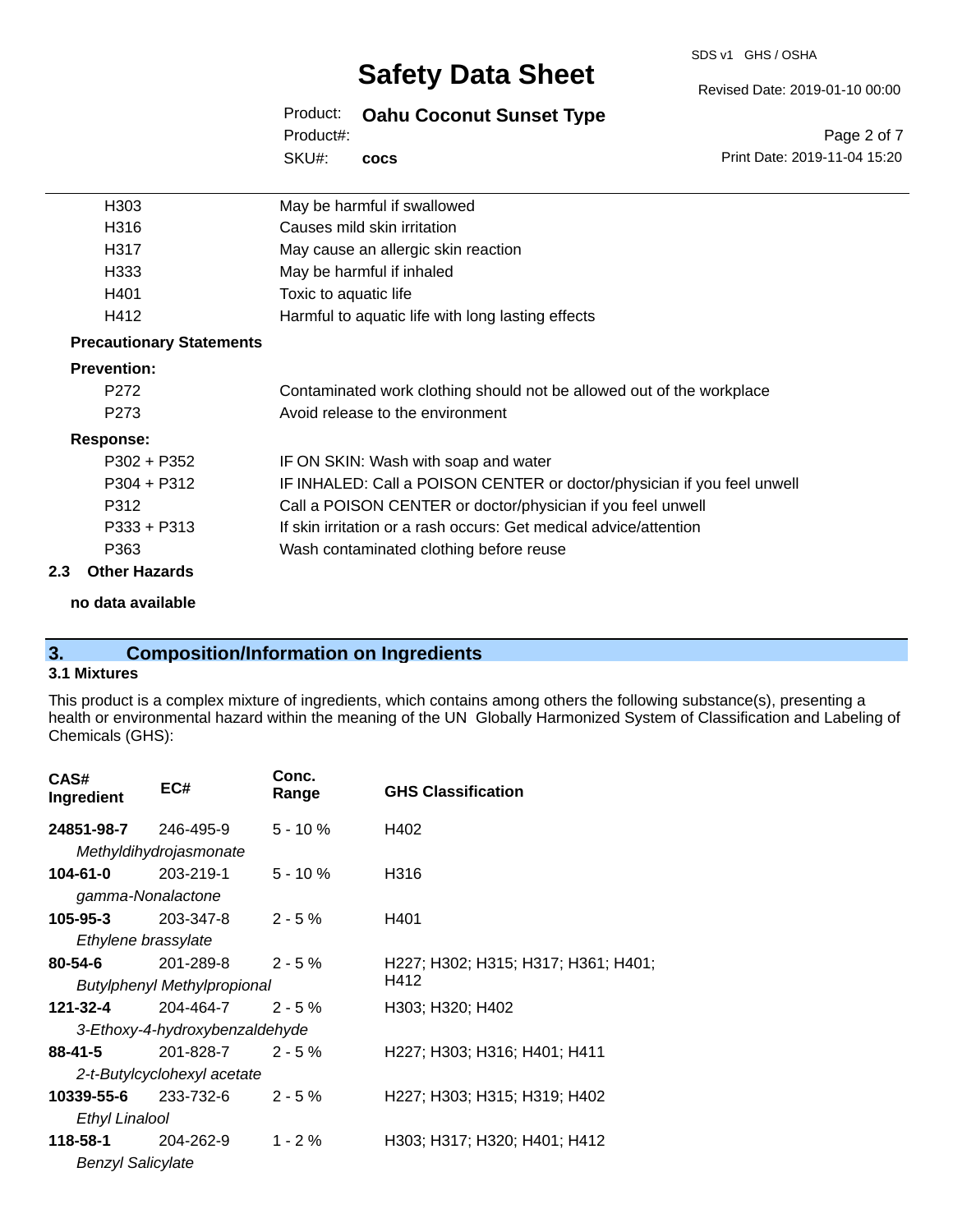SDS v1 GHS / OSHA

Revised Date: 2019-01-10 00:00

# Product: **Oahu Coconut Sunset Type**

Product#:

SKU#: **cocs**

Page 3 of 7 Print Date: 2019-11-04 15:20

| CAS#<br>Ingredient                                                                                                                                                                                                                                                                                                                                                | EC#                                | Conc.<br>Range | <b>GHS Classification</b> |
|-------------------------------------------------------------------------------------------------------------------------------------------------------------------------------------------------------------------------------------------------------------------------------------------------------------------------------------------------------------------|------------------------------------|----------------|---------------------------|
| 1222-05-5                                                                                                                                                                                                                                                                                                                                                         | 214-946-9<br>Hexamethylindanopyran | $1 - 2\%$      | H316; H400; H410          |
| 120-51-4                                                                                                                                                                                                                                                                                                                                                          | 204-402-9                          | $1 - 2 \%$     | H302; H313; H400; H411    |
| <b>Benzyl Benzoate</b>                                                                                                                                                                                                                                                                                                                                            |                                    |                |                           |
| See Section 16 for full text of GHS classification codes                                                                                                                                                                                                                                                                                                          |                                    |                |                           |
| $\bigcap_{i=1}^n \bigcap_{i=1}^n \bigcup_{i=1}^n \bigcap_{i=1}^n \bigcap_{i=1}^n \bigcap_{i=1}^n \bigcap_{i=1}^n \bigcap_{i=1}^n \bigcap_{i=1}^n \bigcap_{i=1}^n \bigcap_{i=1}^n \bigcap_{i=1}^n \bigcap_{i=1}^n \bigcap_{i=1}^n \bigcap_{i=1}^n \bigcap_{i=1}^n \bigcap_{i=1}^n \bigcap_{i=1}^n \bigcap_{i=1}^n \bigcap_{i=1}^n \bigcap_{i=1}^n \bigcap_{i=1}^n$ |                                    |                |                           |

See Section 16 for full text of GHS classification codes which where not shown in section 2

Total Hydrocarbon Content (%  $w/w$ ) = 0.48

| $\overline{4}$ .<br><b>First Aid Measures</b><br><b>Description of first aid measures</b><br>4.1 |                                                                                                               |
|--------------------------------------------------------------------------------------------------|---------------------------------------------------------------------------------------------------------------|
| Inhalation:                                                                                      | Remove from exposure site to fresh air and keep at rest.<br>Obtain medical advice.                            |
| <b>Eye Exposure:</b>                                                                             | Flush immediately with water for at least 15 minutes.<br>Contact physician if symptoms persist.               |
| <b>Skin Exposure:</b>                                                                            | Remove contaminated clothes. Wash thoroughly with water (and soap).<br>Contact physician if symptoms persist. |
| Ingestion:                                                                                       | Rinse mouth with water and obtain medical advice.                                                             |
| 4.2 Most important symptoms and effects, both acute and delayed                                  |                                                                                                               |
| <b>Symptoms:</b>                                                                                 | no data available                                                                                             |
| Risks:                                                                                           | Refer to Section 2.2 "Hazard Statements"                                                                      |
| Indication of any immediate medical attention and special treatment needed<br>4.3                |                                                                                                               |
| Treatment:                                                                                       | Refer to Section 2.2 "Response"                                                                               |
| 5.<br><b>Fire-Fighting measures</b>                                                              |                                                                                                               |
| <b>Extinguishing media</b><br>5.1                                                                |                                                                                                               |
| Suitable:                                                                                        | Carbon dioxide (CO2), Dry chemical, Foam                                                                      |
| Unsuitable                                                                                       | Do not use a direct water jet on burning material                                                             |
| 5.2 Special hazards arising from the substance or mixture                                        |                                                                                                               |
| <b>During fire fighting:</b><br>5.3 Advice for firefighters                                      | Water may be ineffective                                                                                      |
| <b>Further information:</b>                                                                      | Standard procedure for chemical fires                                                                         |

## **6. Accidental Release Measures**

## **6.1 Personal precautions, protective equipment and emergency procedures**

Avoid inhalation and contact with skin and eyes. A self-contained breathing apparatus is recommended in case of a major spill.

#### **6.2 Environmental precautions**

Keep away from drains, soil, and surface and groundwater.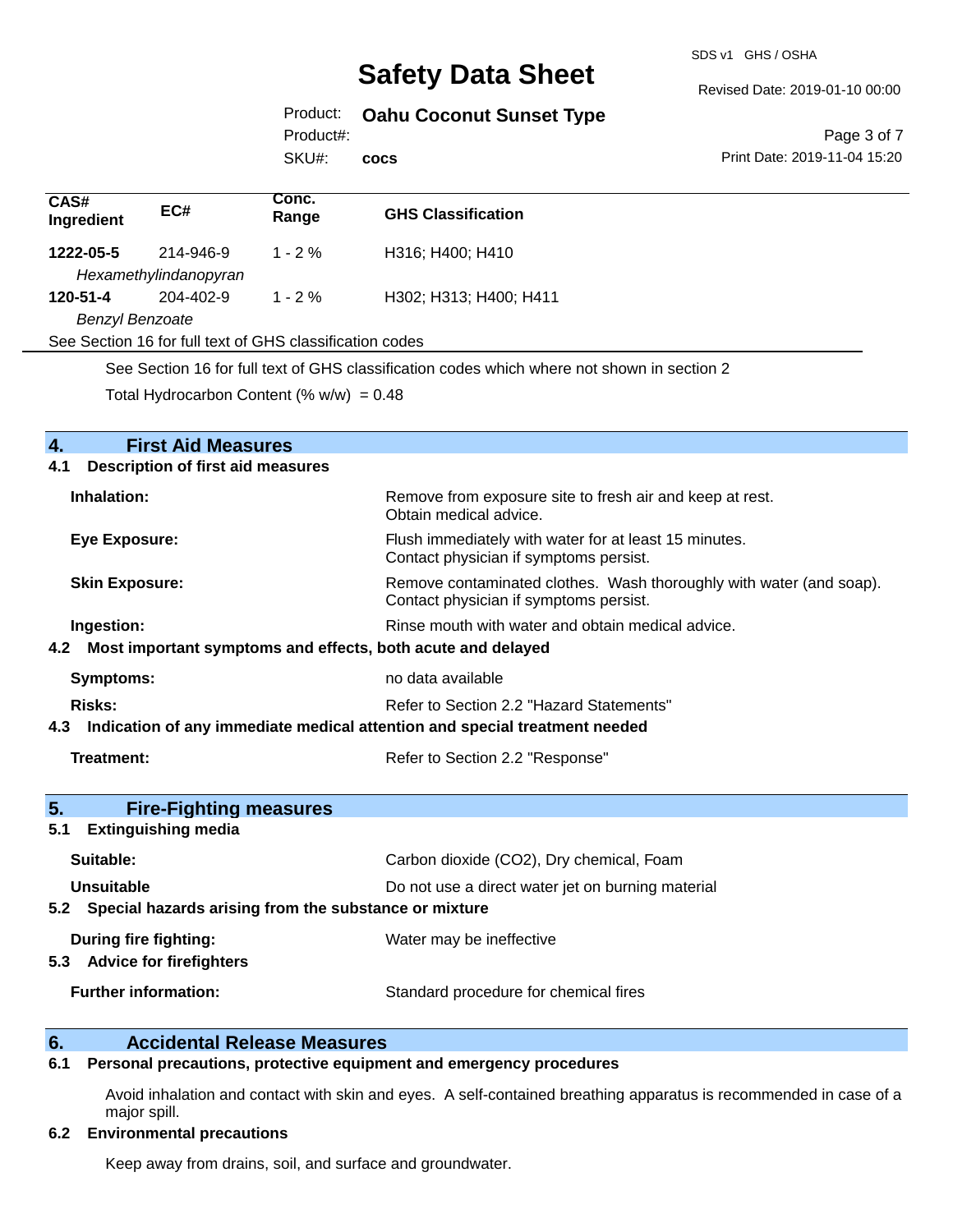SDS v1 GHS / OSHA

Revised Date: 2019-01-10 00:00

#### Product: **Oahu Coconut Sunset Type**

SKU#: Product#: **cocs**

Page 4 of 7 Print Date: 2019-11-04 15:20

#### **6.3 Methods and materials for containment and cleaning up**

Clean up spillage promptly. Remove ignition sources. Provide adequate ventilation. Avoid excessive inhalation of vapors. Gross spillages should be contained by use of sand or inert powder and disposed of according to the local regulations.

#### **6.4 Reference to other sections**

Not Applicable

# **7. Handling and Storage**

#### **7.1 Precautions for safe handling**

Apply according to good manufacturing and industrial hygiene practices with proper ventilation. Do not drink, eat or smoke while handling. Respect good personal hygiene.

#### **7.2 Conditions for safe storage, including any incompatibilities**

Store in a cool, dry and ventilated area away from heat sources and protected from light in tightly closed original container. Avoid uncoated metal container. Keep air contact to a minimum.

#### **7.3 Specific end uses**

No information available

#### **8. Exposure Controls/Personal Protection**

#### **8.1 Control parameters**

**Exposure Limits:** Contains no substances with occupational exposure limit values.

**Engineering Controls:** Use local exhaust as needed.

**8.2 Exposure controls - Personal protective equipment**

**Eye protection:** Tightly sealed goggles, face shield, or safety glasses with brow guards and side shields, etc. as may be appropriate for the exposure

**Respiratory protection:** Avoid excessive inhalation of concentrated vapors. Apply local ventilation where appropriate.

**Skin protection:** Avoid Skin contact. Use chemically resistant gloves as needed.

## **9. Physical and Chemical Properties**

#### **9.1 Information on basic physical and chemical properties**

| Appearance:                  | Liquid                        |
|------------------------------|-------------------------------|
| Odor:                        | <b>Conforms to Standard</b>   |
| Color:                       | Colorless to Pale Yellow (G3) |
| <b>Viscosity:</b>            | Liquid                        |
| <b>Freezing Point:</b>       | Not determined                |
| <b>Boiling Point:</b>        | Not determined                |
| <b>Melting Point:</b>        | Not determined                |
| <b>Flashpoint (CCCFP):</b>   | >200 F (93.33 C)              |
| <b>Auto flammability:</b>    | Not determined                |
| <b>Explosive Properties:</b> | None Expected                 |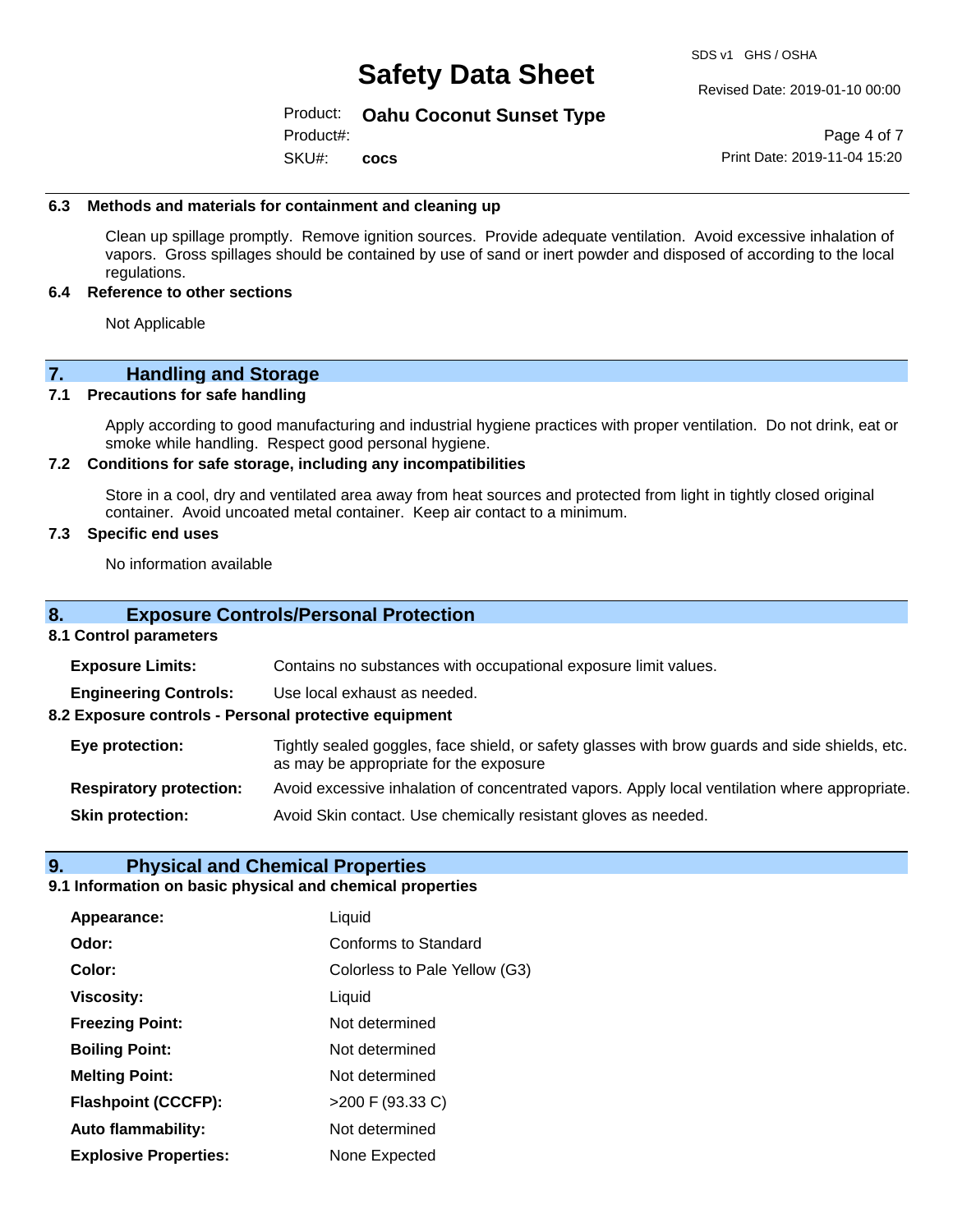#### Revised Date: 2019-01-10 00:00

# Product: **Oahu Coconut Sunset Type**

SKU#: Product#: **cocs**

Page 5 of 7 Print Date: 2019-11-04 15:20

| <b>Oxidizing properties:</b> | None Expected |
|------------------------------|---------------|
| Vapor Pressure (mmHg@20 C):  | 0.0242        |
| %VOC:                        | 0.02          |
| Specific Gravity @ 25 C:     | 0.9495        |
| Density $@25C$ :             | 0.9465        |
| Refractive Index @ 20 C:     | 1.4590        |
| Soluble in:                  | Oil           |

# **10. Stability and Reactivity**

| 10.1 Reactivity                         | None                                               |
|-----------------------------------------|----------------------------------------------------|
| <b>10.2 Chemical stability</b>          | Stable                                             |
| 10.3 Possibility of hazardous reactions | None known                                         |
| 10.4 Conditions to avoid                | None known                                         |
| 10.5 Incompatible materials             | Strong oxidizing agents, strong acids, and alkalis |
| 10.6 Hazardous decomposition products   | None known                                         |

# **11. Toxicological Information**

#### **11.1 Toxicological Effects**

Acute Toxicity Estimates (ATEs) based on the individual Ingredient Toxicity Data utilizing the "Additivity Formula"

| Acute toxicity - Oral - (Rat) mg/kg                | (LD50: 4486.8873) May be harmful if swallowed            |
|----------------------------------------------------|----------------------------------------------------------|
| Acute toxicity - Dermal - (Rabbit) mg/kg           | Not classified - the classification criteria are not met |
| Acute toxicity - Inhalation - (Rat) mg/L/4hr       | (LD50: 93.8544) May be harmful if inhaled                |
| <b>Skin corrosion / irritation</b>                 | May be harmful if inhaled                                |
| Serious eye damage / irritation                    | Not classified - the classification criteria are not met |
| <b>Respiratory sensitization</b>                   | Not classified - the classification criteria are not met |
| <b>Skin sensitization</b>                          | May cause an allergic skin reaction                      |
| <b>Germ cell mutagenicity</b>                      | Not classified - the classification criteria are not met |
| Carcinogenicity                                    | Not classified - the classification criteria are not met |
| <b>Reproductive toxicity</b>                       | Not classified - the classification criteria are not met |
| Specific target organ toxicity - single exposure   | Not classified - the classification criteria are not met |
| Specific target organ toxicity - repeated exposure | Not classified - the classification criteria are not met |
| <b>Aspiration hazard</b>                           | Not classified - the classification criteria are not met |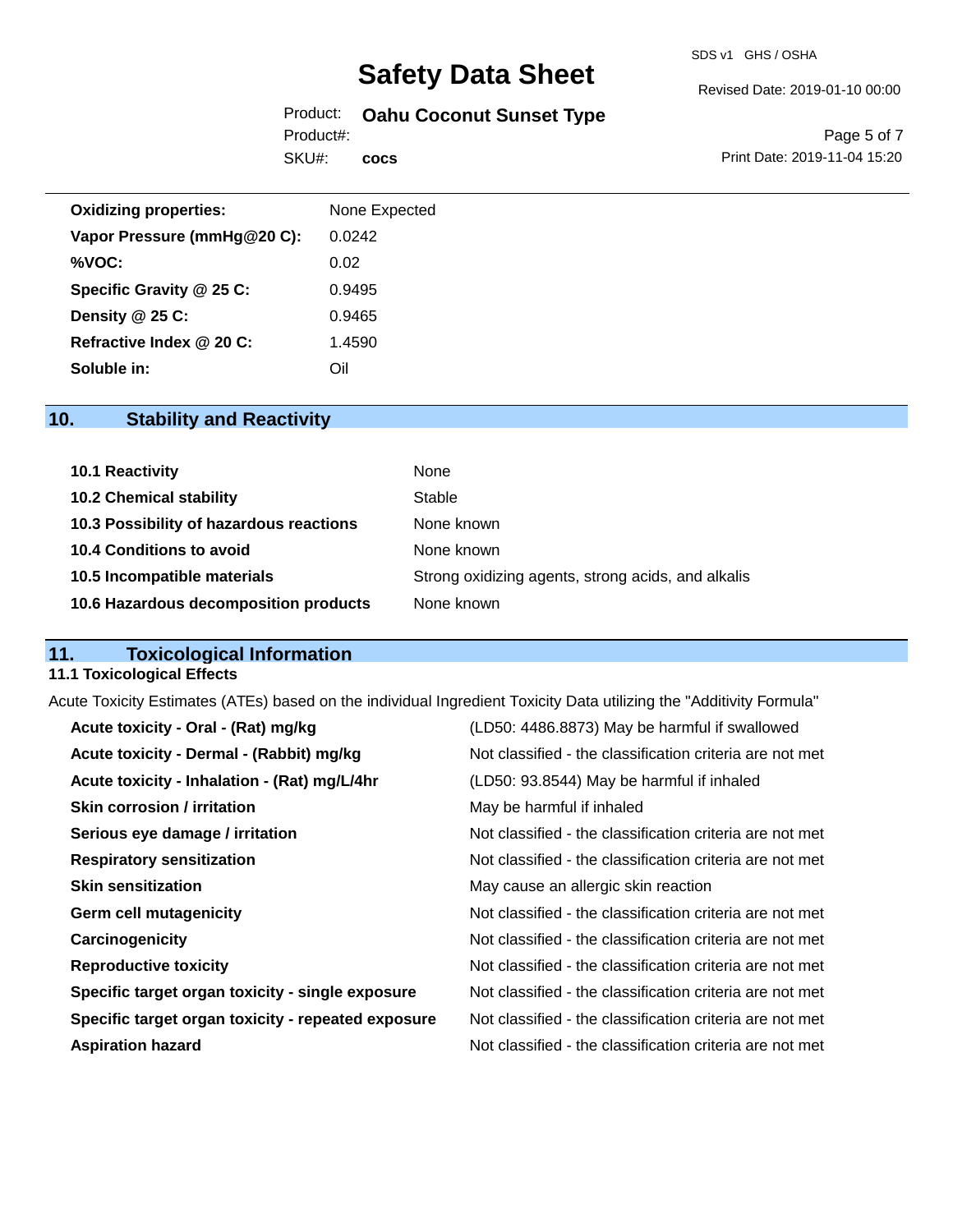SDS v1 GHS / OSHA

Revised Date: 2019-01-10 00:00

Product: **Oahu Coconut Sunset Type**

Product#:

SKU#: **cocs**

Page 6 of 7 Print Date: 2019-11-04 15:20

| 12.<br><b>Ecological Information</b> |                                                   |
|--------------------------------------|---------------------------------------------------|
| 12.1 Toxicity                        |                                                   |
| <b>Acute acquatic toxicity</b>       | Toxic to aquatic life                             |
| <b>Chronic acquatic toxicity</b>     | Harmful to aquatic life with long lasting effects |
| <b>Toxicity Data on soil</b>         | no data available                                 |
| <b>Toxicity on other organisms</b>   | no data available                                 |
| 12.2 Persistence and degradability   | no data available                                 |
| 12.3 Bioaccumulative potential       | no data available                                 |
| 12.4 Mobility in soil                | no data available                                 |
| 12.5 Other adverse effects           | no data available                                 |
|                                      |                                                   |

# **13. Disposal Conditions**

#### **13.1 Waste treatment methods**

Do not allow product to reach sewage systems. Dispose of in accordance with all local and national regulations. Send to a licensed waste management company.The product should not be allowed to enter drains, water courses or the soil. Do not contaminate ponds, waterways or ditches with chemical or used container.

# **14. Transport Information**

| UN-nr. |
|--------|

| 15.<br><b>Regulatory Information</b>      |                                                              |
|-------------------------------------------|--------------------------------------------------------------|
| <b>U.S. Federal Regulations</b>           |                                                              |
| <b>TSCA (Toxic Substance Control Act)</b> | All components of the substance/mixture are listed or exempt |
| 40 CFR(EPCRA, SARA, CERCLA and CAA)       | This product contains NO components of concern.              |
| <b>U.S. State Regulations</b>             |                                                              |
| <b>California Proposition 65 Warning</b>  | This product contains the following components:              |
| 123-35-3(NF 204-622-5 $\leq$ 96 ppm       | beta-Myrcene (Natural Source)                                |
| <b>Canadian Regulations</b>               |                                                              |